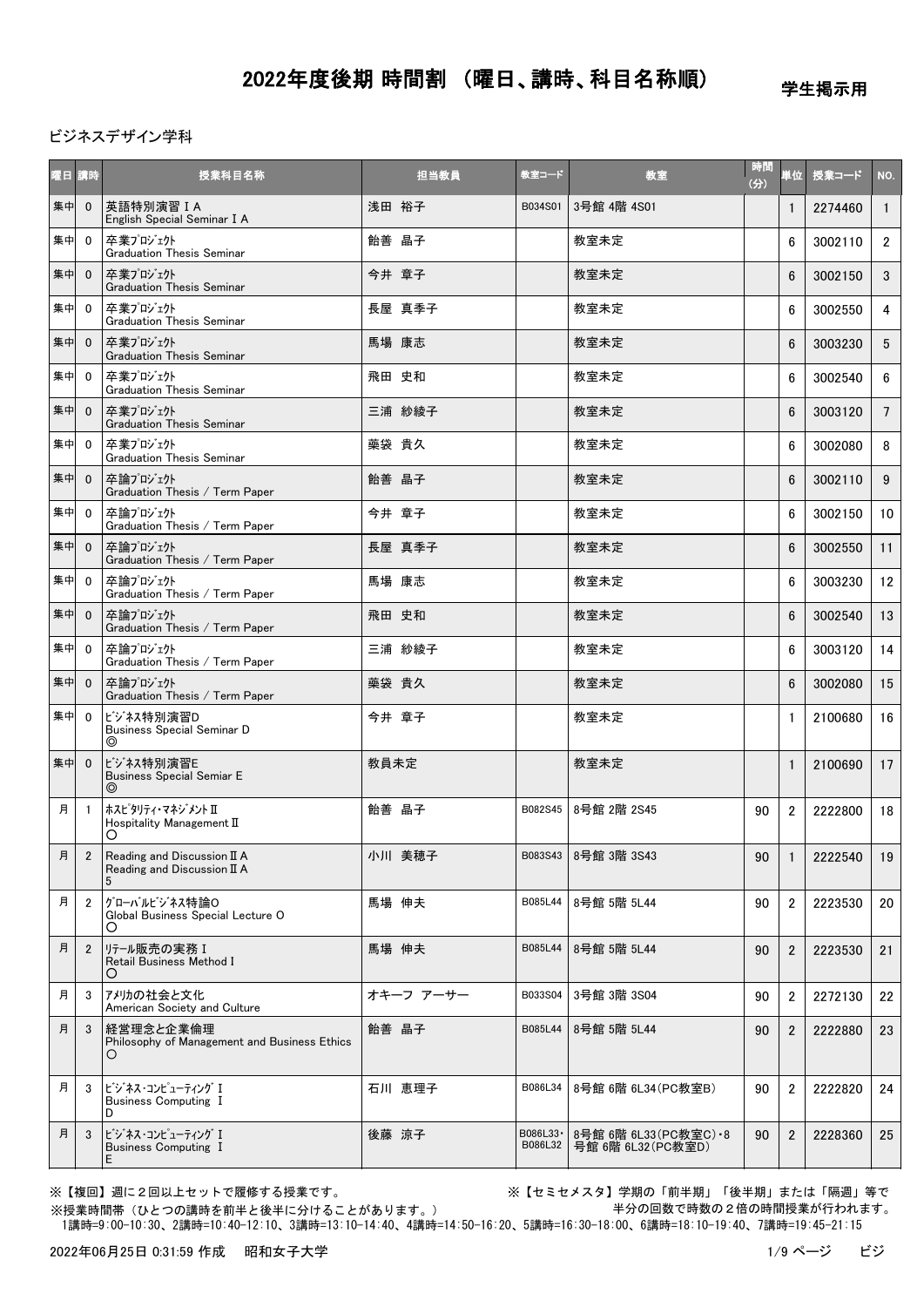学生掲示用

#### ビジネスデザイン学科

| 愛国 | 請時             | 授業科目名称                                                                                           | 担当教員                              | 教室コード   | 教室                        | 時間<br>(分) | 単位             | 授業コード   | NO. |
|----|----------------|--------------------------------------------------------------------------------------------------|-----------------------------------|---------|---------------------------|-----------|----------------|---------|-----|
| 月  | 4              | Academic Writing I<br>Academic Writing I<br>2                                                    | 小川 美穂子                            | B083S43 | 8号館 3階 3S43               | 90        | $\mathbf{1}$   | 2227670 | 26  |
| 月  | $\overline{4}$ | 国際·地域研究B<br>Seminar in International and Regional Studies B<br>(1)                               | オキーフ アーサー<br>【複回】金5 オキーフ アー<br>サー | B033S04 | 3号館 3階 3S04               | 90        | $\overline{4}$ | 2237140 | 27  |
| 月  | 4              | ビジネス・コンピューティング I<br><b>Business Computing I</b><br>B                                             | 石川 恵理子                            | B086L34 | 8号館 6階 6L34 (PC教室B)       | 90        | $\overline{2}$ | 2222840 | 28  |
| 月  | $\overline{4}$ | ビジネス・コンピューティング I<br><b>Business Computing I</b><br>C                                             | 後藤 涼子                             | B086L33 | 8号館 6階 6L33 (PC教室C)       | 90        | $\overline{2}$ | 2222830 | 29  |
| 月  | $\overline{4}$ | ファイナンス基礎<br>Introduction to Finance<br>ビジネスB(前後期同一内容)                                            | 本合 暁詩                             | B086L41 | 8号館 6階 6L41 (コスモスホー<br>ル) | 90        | $\overline{2}$ | 2272620 | 30  |
| 月  | $\overline{4}$ | ファイナンス入門<br><b>Fundamentals of Finance</b><br>ビジネスB(前後期同一内容)                                     | 本合 暁詩                             | B086L41 | 8号館 6階 6L41 (コスモスホー<br>ル) | 90        | $\overline{2}$ | 2272620 | 31  |
| 月  | 4              | 簿記論<br>Bookkeeping                                                                               | 馬場 伸夫                             | B085S04 | 8号館 5階 5S04 (合同講義室)       | 90        | $\overline{2}$ | 2223230 | 32  |
| 月  | $\overline{4}$ | 簿記論 I<br>Bookkeeping Theory I                                                                    | 馬場 伸夫                             | B085S04 | 8号館 5階 5S04 (合同講義室)       | 90        | $\overline{2}$ | 2223230 | 33  |
| 月  | 5              | 会計学入門<br><b>Fundamentals of Accounting</b><br>ビジネスA(前後期同一内容)                                     | 本合 暁詩                             | B086L41 | 8号館 6階 6L41(コスモスホー<br>ル)  | 90        | $\overline{2}$ | 2223200 | 34  |
| 月  | 5              | グローバルビジネス特論B<br>Global Business Special Lecture B<br>O                                           | 加藤 弘之                             | B085S03 | 8号館 5階 5S03               | 90        | $\overline{2}$ | 2227780 | 35  |
| 月  | 5              | 消費者行動論<br><b>Consumer Behavior</b><br>O                                                          | 加藤 弘之                             | B085S03 | 8号館 5階 5S03               | 90        | $\overline{2}$ | 2227780 | 36  |
| 月  | 5              | ビジネス・コンピューティング I<br><b>Business Computing I</b><br>F                                             | 石川 恵理子                            | B086L34 | 8号館 6階 6L34(PC教室B)        | 90        | $\overline{2}$ | 2222850 | 37  |
| 月  | 5              | ビジネス・コンピューティング I<br><b>Business Computing I</b><br>A                                             | 後藤 涼子                             | B086L33 | 8号館 6階 6L33 (PC教室C)       | 90        | $\overline{2}$ | 2222860 | 38  |
| 月  | 5              | ビジネス開発研究G<br><b>Business Development Seminar G</b>                                               | 飴善 晶子                             | B083S43 | 8号館 3階 3S43               | 90        | $\overline{2}$ | 2222400 | 39  |
| 月  | 5              | ビジネス研究A<br><b>Business Studies A</b>                                                             | 飴善 晶子                             | B083S43 | 8号館 3階 3S43               | 90        | $\overline{2}$ | 2222400 | 40  |
| 月  | 5              | ビジネスと会計<br><b>Business and Accounting</b><br>ビジネスA(前後期同一内容)                                      | 本合 暁詩                             | B086L41 | 8号館 6階 6L41(コスモスホー<br>ル)  | 90        | $\overline{2}$ | 2223200 | 41  |
| 火  | $\overline{1}$ | Introduction to Business English II A<br>Introduction to Business English II A<br>6              | キャンベル アラーナ                        | B083S43 | 8号館 3階 3S43               | 90        | $\mathbf{1}$   | 2222680 | 42  |
| 火  |                | Introduction to Business English II B<br>Introduction to Business English II B<br>$\overline{2}$ | ブッシュ ブライアン                        | B085S43 | 8号館 5階 5S43               | 90        | $\mathbf{1}$   | 2222690 | 43  |
| 火  | $\overline{1}$ | Reading and Discussion $I\!I$ B<br>Reading and Discussion II B<br>3                              | ガードナー トーマス                        | B084S41 | 8号館 4階 4S41               | 90        | $\mathbf{1}$   | 2222590 | 44  |
| 火  | $\overline{1}$ | 経営管理<br><b>Business Administration</b>                                                           | 三浦 紗綾子                            | B082S41 | 8号館 2階 2S41               | 90        | $\overline{2}$ | 2223110 | 45  |
| 火  | -1             | 経営管理論<br><b>Business Management</b>                                                              | 三浦 紗綾子                            | B082S41 | 8号館 2階 2S41               | 90        | $\overline{2}$ | 2223110 | 46  |
| 火  | $\overline{1}$ | 広告とプロモーション<br>Promotion and the Advertisement                                                    | 小川 修功                             | B084S42 | 8号館 4階 4S42               | 90        | $\overline{2}$ | 2222790 | 47  |

※【複回】週に2回以上セットで履修する授業です。 ※【セミセメスタ】学期の「前半期」「後半期」または「隔週」等で 半分の回数で時数の2倍の時間授業が行われます。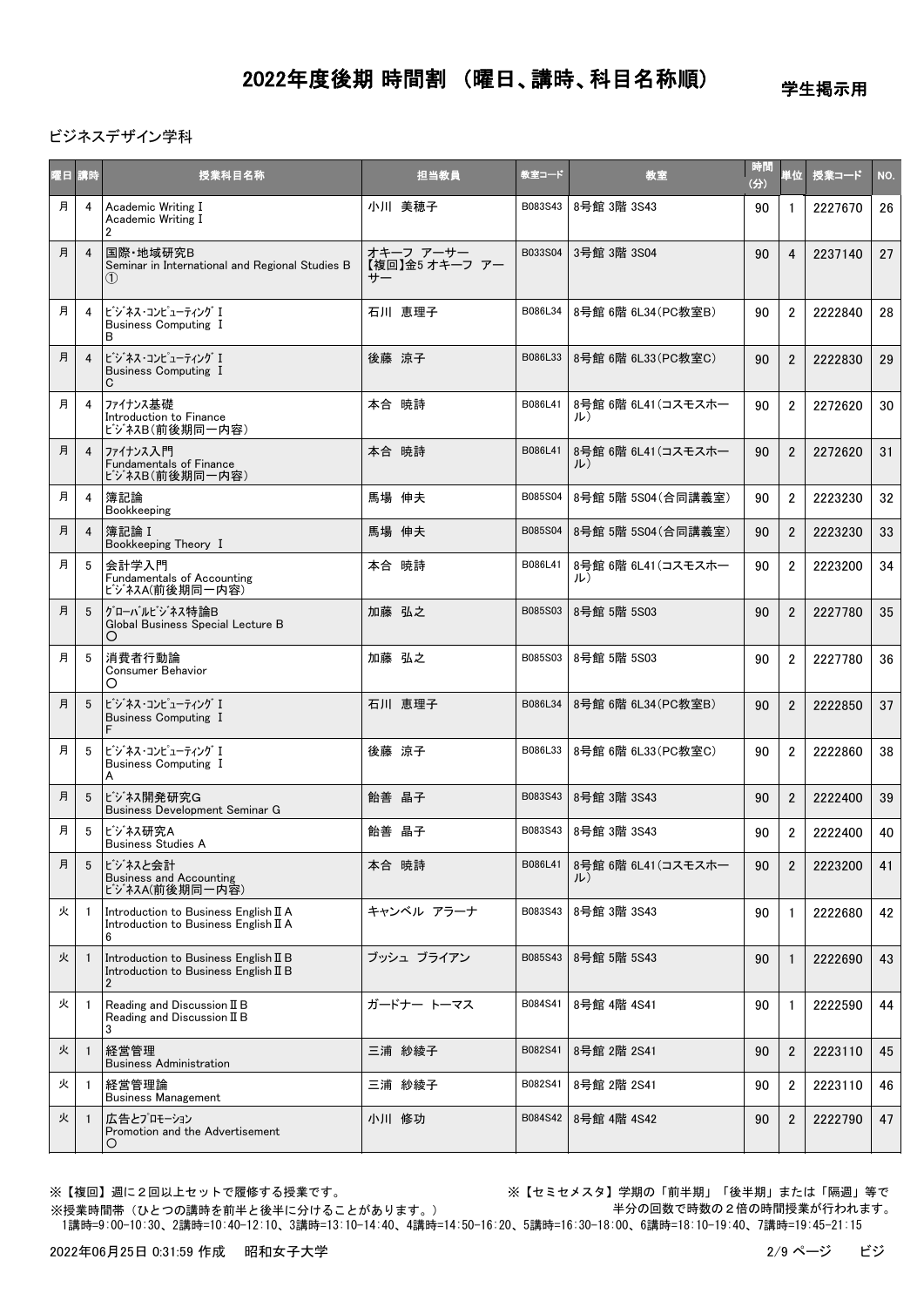学生掲示用

ビジネスデザイン学科

|   | 曜日 講時          | 授業科目名称                                                                              | 担当教員       | 教室コード   | 教室                        | 時間<br>(分) | 単位             | 授業コード   | NO. |
|---|----------------|-------------------------------------------------------------------------------------|------------|---------|---------------------------|-----------|----------------|---------|-----|
| 火 | -1             | 産業の分析<br><b>Industrial Analysis</b>                                                 | 磯野 彰彦      | B086L41 | 8号館 6階 6L41 (コスモスホー<br>ル) | 90        | $\overline{2}$ | 2222910 | 48  |
| 火 | -1             | ビジネスキャリア·ディベロップメント I<br><b>Business Career Development I</b>                        | 磯野 彰彦      | B086L41 | 8号館 6階 6L41 (コスモスホー<br>ル) | 90        | $\overline{2}$ | 2222910 | 49  |
| 火 | -1             | プロモーション戦略<br><b>Promotion Strategy</b>                                              | 小川 修功      | B084S42 | 8号館 4階 4S42               | 90        | $\overline{2}$ | 2222790 | 50  |
| 火 | $\overline{2}$ | <b>Business English I</b><br><b>Business English I</b>                              | キャンベル アラーナ | B083S43 | 8号館 3階 3S43               | 90        | $\mathbf{1}$   | 2238020 | 51  |
| 火 | $\overline{2}$ | Business English I<br><b>Business English I</b>                                     | ヤザワ オーリア   | B084S45 | 8号館 4階 4S45               | 90        | $\mathbf{1}$   | 2238060 | 52  |
| 火 | $\overline{2}$ | 経営戦略<br><b>Management Strategy</b>                                                  | 三浦 紗綾子     | B082S41 | 8号館 2階 2S41               | 90        | $\overline{2}$ | 2223120 | 53  |
| 火 | $\overline{2}$ | 経営戦略論<br>Strategic Management                                                       | 三浦 紗綾子     | B082S41 | 8号館 2階 2S41               | 90        | $\overline{2}$ | 2223120 | 54  |
| 火 | $\overline{2}$ | 経済学入門<br><b>Fundamentals of Economics</b><br>$\beta$ (前後期同一内容)                      | 長屋 真季子     | B102S01 | 10号館 2階 2S01              | 90        | $\overline{2}$ | 2222390 | 55  |
| 火 | $\overline{2}$ | 経済学の理論<br><b>Basic Theory of Economics</b><br>$\beta$ (前後期同一内容)                     | 長屋 真季子     | B102S01 | 10号館 2階 2S01              | 90        | $\overline{2}$ | 2222390 | 56  |
| 火 | 3              | <b>Essential English</b><br><b>Essential English</b>                                | 宮島 瑞穂      | B083S43 | 8号館 3階 3S43               | 90        | $\mathbf{1}$   | 2222760 | 57  |
| 火 | 3              | Grammar and Writing II<br>Grammar and Writing II<br>$\overline{2}$                  | 赤堀 志子      | B082S42 | 8号館 2階 2S42               | 90        | $\mathbf{1}$   | 2222460 | 58  |
| 火 | 3              | Introduction to Business English II A<br>Introduction to Business English II A<br>5 | クンス マシュー   | B103S02 | 10号館 3階 3S02              | 90        | $\mathbf{1}$   | 2222640 | 59  |
| 火 | 3              | Introduction to Business English II A<br>Introduction to Business English II A<br>3 | ヤザワ オーリア   | B102S02 | 10号館 2階 2S02              | 90        | $\mathbf{1}$   | 2222660 | 60  |
| 火 | 3              | Reading and Discussion II A<br>Reading and Discussion II A                          | ガードナー トーマス | B085S42 | 8号館 5階 5S42               | 90        | $\mathbf{1}$   | 2222520 | 61  |
| 火 | 3              | Reading and Discussion II A<br>Reading and Discussion II A<br>4                     | 斉藤 早智子     | B084S41 | 8号館 4階 4S41               | 90        | $\mathbf{1}$   | 2222510 | 62  |
| 火 | 3              | グローバルビジネス特論A<br>Global Business Research A                                          | 伊勢坊 綾      | B082S45 | 8号館 2階 2S45               | 90        | $\overline{2}$ | 2223760 | 63  |
| 火 | 3              | 中級マクロ経済学<br>Intermediate Macroeconomics                                             | 長屋 真季子     | B082S41 | 8号館 2階 2S41               | 90        | $\overline{2}$ | 2227970 | 64  |
| 火 | 3              | ビジネス開発研究A<br>Business Development Seminar A                                         | 伊勢坊 綾      | B082S45 | 8号館 2階 2S45               | 90        | $\overline{2}$ | 2223760 | 65  |
| 火 | 3              | マクロ経済学<br><b>Macro Economics</b>                                                    | 長屋 真季子     | B082S41 | 8号館 2階 2S41               | 90        | $\overline{2}$ | 2227970 | 66  |
| 火 | 4              | Academic Writing I<br>Academic Writing I                                            | 小川 美穂子     | B082S42 | 8号館 2階 2S42               | 90        | $\mathbf{1}$   | 2227690 | 67  |
| 火 | 4              | Academic Writing I<br>Academic Writing I<br>6                                       | 宮島 瑞穂      | B083S43 | 8号館 3階 3S43               | 90        | 1              | 2227710 | 68  |
| 火 | 4              | <b>Business English I</b><br><b>Business English I</b>                              | キャンベル アラーナ | B082S45 | 8号館 2階 2S45               | 90        | $\mathbf{1}$   | 2238010 | 69  |
| 火 | 4              | <b>Business English I</b><br><b>Business English I</b><br>3                         | クンス マシュー   | B103S02 | 10号館 3階 3S02              | 90        | 1              | 2238030 | 70  |

※【複回】週に2回以上セットで履修する授業です。 ※【セミセメスタ】学期の「前半期」「後半期」または「隔週」等で 半分の回数で時数の2倍の時間授業が行われます。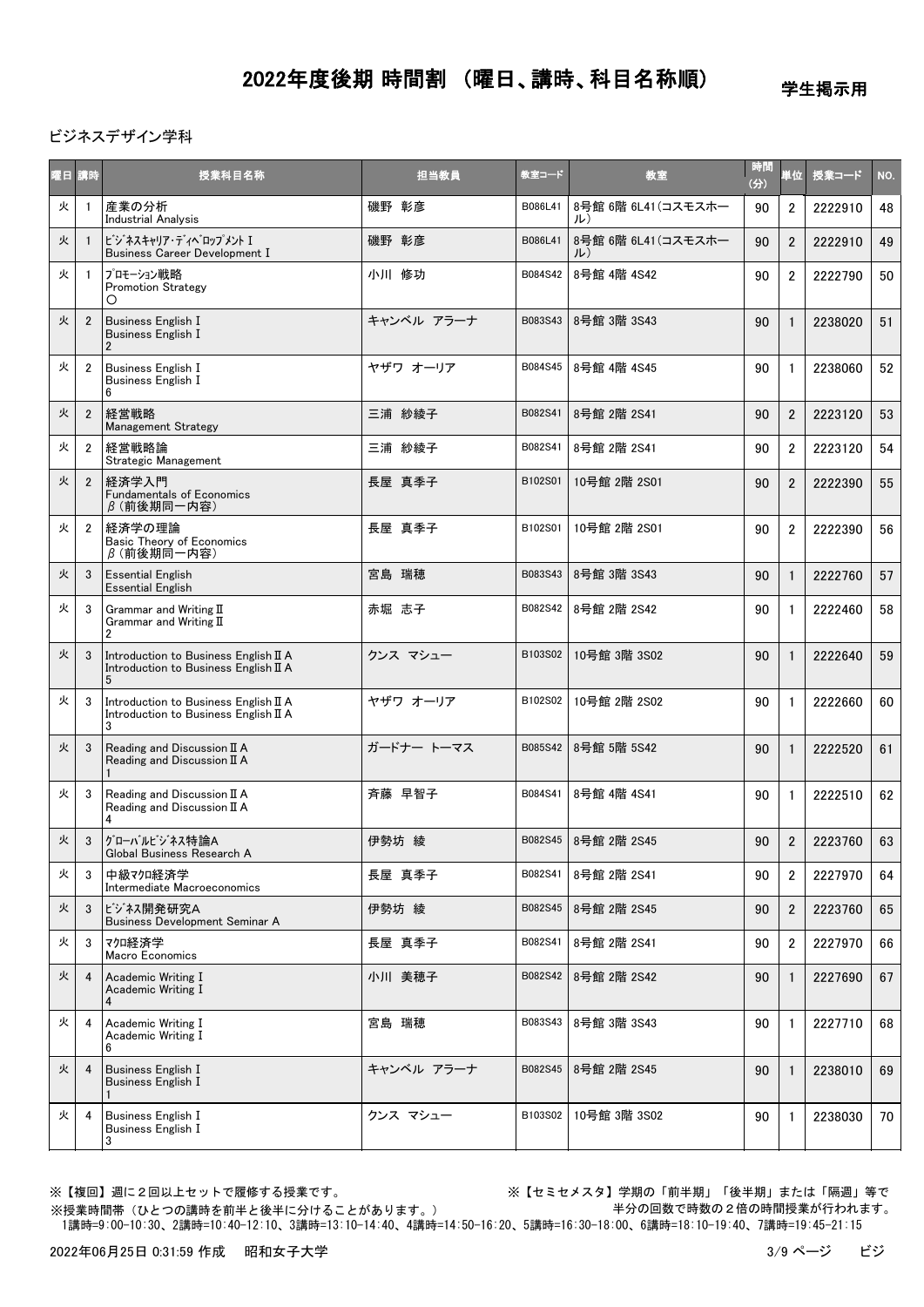学生掲示用

#### ビジネスデザイン学科

| 曜日 講時 |                | 授業科目名称                                                                              | 担当教員              | 教室コード                | 教室                         | 時間<br>(分) | 単位             | 授業コード   | NO. |
|-------|----------------|-------------------------------------------------------------------------------------|-------------------|----------------------|----------------------------|-----------|----------------|---------|-----|
| 火     | $\overline{4}$ | Introduction to Business English II A<br>Introduction to Business English II A<br>4 | ヤザワ オーリア          | B102S02              | 10号館 2階 2S02               | 90        | $\mathbf{1}$   | 2222670 | 71  |
| 火     | 4              | Reading and Discussion II B<br>Reading and Discussion II B<br>2                     | ガードナー トーマス        | B085S42              | 8号館 5階 5S42                | 90        | $\mathbf{1}$   | 2222600 | 72  |
| 火     | $\overline{4}$ | Reading and Discussion II B<br>Reading and Discussion II B<br>5                     | 斉藤 早智子            | B084S41              | 8号館 4階 4S41                | 90        | $\mathbf{1}$   | 2222610 | 73  |
| 火     | 4              | Reading and Discussion II B<br>Reading and Discussion II B                          | フェラーロ ティモシー       | B035S02              | 3号館 5階 5S02                | 90        | $\mathbf{1}$   | 2222570 | 74  |
| 火     | $\overline{4}$ | ビジネス・コンピューティング II<br>Business Computing II<br>O                                     | 馬場 康志             | B015L31              | 1号館 5階 5L31(PC教室L)         | 90        | $\overline{2}$ | 2228350 | 75  |
| 火     | 5              | ICTビジネス入門<br>Introduction to ICT Business<br>O                                      | 宮脇 啓透             | B084S41              | 8号館 4階 4S41                | 90        | $\overline{2}$ | 2274620 | 76  |
| 火     | 5              | Introduction to Business English II A<br>Introduction to Business English II A      | クンス マシュー          | B103S02              | 10号館 3階 3S02               | 90        | $\mathbf{1}$   | 2222650 | 77  |
| 火     | 5              | グローバルビジネス特論J<br>Global Business Special Lecture J<br>(ビジネス)                         | 當舎 緑              | B083S43              | 8号館 3階 3S43                | 90        | $\overline{2}$ | 2223050 | 78  |
| 火     | 5              | 国際·地域研究A<br>Seminar in International and Regional Studies A<br>$\bf(4)$             | 李 守<br>【複回】木5 李 守 | B034S04              | 3号館 4階 4S04                | 90        | 4              | 2237820 | 79  |
| 火     | 5              | データ解析法Ⅱ<br>Data Analysis II                                                         | 入江 崇介             | B084S42              | 8号館 4階 4S42                | 90        | $\overline{c}$ | 2222890 | 80  |
| 火     | 5              | 日本の女性政策<br>Women's Policy in Japan<br>$\circ$                                       | 武川 恵子             | B082S41              | 8号館 2階 2S41                | 90        | $\overline{2}$ | 2223020 | 81  |
| 火     | 5              | パーソナル・ファイナンス<br><b>Personal Finance</b><br>(ビジネス)                                   | 當舎 緑              | B083S43              | 8号館 3階 3S43                | 90        | $\overline{2}$ | 2223050 | 82  |
| 水     | $\overline{2}$ | <b>TOEIC Preparation I</b><br><b>TOEIC Preparation I</b><br>O                       | 赤堀 志子             | B083S43              | 8号館 3階 3S43                | 90        | $\mathbf{1}$   | 2227730 | 83  |
| 水     | $\overline{2}$ | インバウンドビジネス論<br><b>Inbound Business</b>                                              | 飴善 晶子             | B014S34              | 1号館 4階 4S34(合同講義室)         | 90        | $\overline{2}$ | 2227960 | 84  |
| 水     | $\overline{2}$ | グローバルビジネス基礎演習 II<br>Global Business Basic Seminar II<br>C                           | 長屋 真季子            | B084S41 ·<br>GH      | 8号館 4階 4S41・グリーンホー<br>ル    | 90        | $\mathbf{1}$   | 2223100 | 85  |
| 水     | $\overline{2}$ | グローバルビジネス基礎演習 II<br>Global Business Basic Seminar II<br>b                           | 馬場 康志             | B082S42-<br>GH       | 8号館 2階 2S42・グリーンホー<br>ル    | 90        | 1              | 2223080 | 86  |
| 水     | $\overline{2}$ | グローバルビジネス基礎演習 Ⅱ<br>Global Business Basic Seminar II<br>d                            | 飛田 史和             | B082S45-<br>GH       | 8号館 2階 2S45·グリーンホー<br>ル    | 90        | $\mathbf{1}$   | 2274400 | 87  |
| 水     | $\overline{2}$ | グローバルビジネス基礎演習 Ⅱ<br>Global Business Basic Seminar II<br>a                            | 三浦 紗綾子            | B082S41<br>GH        | 8号館 2階 2S41・グリーンホー<br>ル    | 90        | 1              | 2223090 | 88  |
| 水     | $\overline{2}$ | 東南アジア社会研究A<br>Social Studies on Southeast Asia A<br>O                               | 米倉 雪子             | B035S01              | 3号館 5階 5S01                | 90        | $\overline{2}$ | 2225860 | 89  |
| 水     | $\overline{2}$ | マーケティング・ケーススタディ<br><b>Marketing Case Study</b>                                      | 飴善 晶子             | B014S34              | 1号館 4階 4S34 (合同講義室)        | 90        | $\overline{2}$ | 2227960 | 90  |
| 水     | 3              | グローバルビジネス基礎演習Ⅲ<br>Global Business Basic Seminar III<br>a                            | 浅田 裕子             | B084S45 ·<br>B085L44 | 8号館 4階 4S45·8号館 5階<br>5L44 | 90        | $\mathbf{1}$   | 2223140 | 91  |

※授業時間帯(ひとつの講時を前半と後半に分けることがあります。)

※【複回】週に2回以上セットで履修する授業です。 ※【セミセメスタ】学期の「前半期」「後半期」または「隔週」等で 半分の回数で時数の2倍の時間授業が行われます。

1講時=9:00-10:30、2講時=10:40-12:10、3講時=13:10-14:40、4講時=14:50-16:20、5講時=16:30-18:00、6講時=18:10-19:40、7講時=19:45-21:15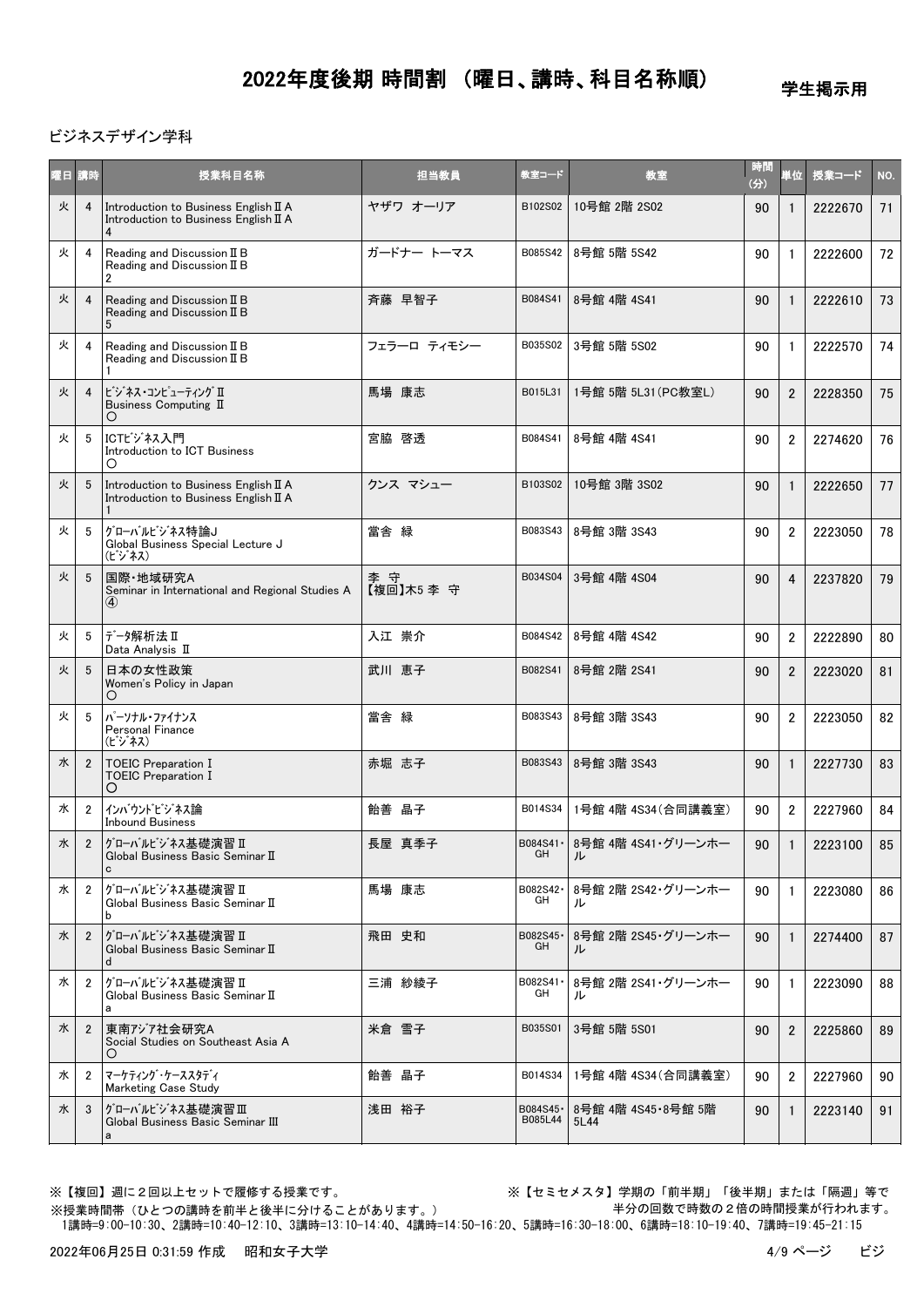学生掲示用

#### ビジネスデザイン学科

| 曜日 講時 |                | 授業科目名称                                                                   | 担当教員     | 教室コード                | 教室                         | 時間<br>(3) | <b>単位</b>      | 授業コード   | NO. |
|-------|----------------|--------------------------------------------------------------------------|----------|----------------------|----------------------------|-----------|----------------|---------|-----|
| 水     | 3              | グローバルビジネス基礎演習Ⅲ<br>Global Business Basic Seminar III<br>b                 | 本合 暁詩    | B084S41 ·<br>B085L44 | 8号館 4階 4S41 8号館 5階<br>5L44 | 90        | 1              | 2223130 | 92  |
| 木     |                | Grammar and Writing II<br>Grammar and Writing II<br>$\overline{4}$       | 小河 奈保子   | B083S43              | 8号館 3階 3S43                | 90        | $\mathbf{1}$   | 2222470 | 93  |
| 木     | -1             | 会社法 商法<br>Companies Act and Commercial Code<br>Ο                         | 山下 由紀    | B084S41              | 8号館 4階 4S41                | 90        | $\overline{2}$ | 2228000 | 94  |
| 木     |                | 開発援助(英語)<br>Development and Aid (in English)<br>◎                        | 小西 雅子    | B084S42              | 8号館 4階 4S42                | 90        | $\overline{2}$ | 2215270 | 95  |
| 木     |                | 開発援助と経済 II<br>Development Aid and the Economy II<br>⊚                    | 小西 雅子    | B084S42              | 8号館 4階 4S42                | 90        | $\overline{2}$ | 2215270 | 96  |
| 木     |                | 環境と経済<br><b>Environmental Economics</b><br>O                             | 長屋 真季子   | B082S41              | 8号館 2階 2S41                | 90        | $\overline{2}$ | 2223220 | 97  |
| 木     |                | 環境と資源の経済学<br><b>Environmental Economics</b><br>O                         | 長屋 真季子   | B082S41              | 8号館 2階 2S41                | 90        | $\overline{2}$ | 2223220 | 98  |
| 木     |                | 現代ビジネス事情Ⅱ<br>Modern Business Enterprise II<br>A                          | 馬場 康志    | B086L33              | 8号館 6階 6L33 (PC教室C)        | 90        |                | 2238240 | 99  |
| 木     |                | 現代ビジネス事情 I<br>Modern Business Enterprise II<br>B                         | 三浦 紗綾子   | B086L32              | 8号館 6階 6L32(PC教室D)         | 90        | $\mathbf{1}$   | 2274430 | 100 |
| 木     |                | 商法<br><b>Commercial Code</b><br>O                                        | 山下 由紀    | B084S41              | 8号館 4階 4S41                | 90        | $\overline{2}$ | 2228000 | 101 |
| 木     |                | ビジネス法務・民事法<br>Business Law (civil law)<br>О                              | 山下 由紀    | B084S41              | 8号館 4階 4S41                | 90        | $\overline{2}$ | 2228000 | 102 |
| 木     | $\overline{2}$ | Advanced Business English A<br>Advanced Business English A<br>O          | 浅田 裕子    | B084S42              | 8号館 4階 4S42                | 90        | $\mathbf{1}$   | 2223040 | 103 |
| 木     | 2              | <b>Business English I</b><br>Business English I<br>4                     | ヤザワ オーリア | B084S41              | 8号館 4階 4S41                | 90        | $\mathbf{1}$   | 2238040 | 104 |
| 木     | $\overline{2}$ | International Business II<br>International Business II                   | 花岡 巌     | B083S43              | 8号館 3階 3S43                | 90        | $\overline{2}$ | 2237400 | 105 |
| 木     | $\overline{2}$ | 開発援助と経済<br>The Economics of DevelopmentAssistance<br>⊚                   | 米倉 雪子    | B035S02              | 3号館 5階 5S02                | 90        | $\overline{2}$ | 2225340 | 106 |
| 木     | $\overline{2}$ | 開発援助と経済 I<br>The Economics of Development Assistance I<br>$\circledcirc$ | 米倉 雪子    | B035S02              | 3号館 5階 5S02                | 90        | $\overline{c}$ | 2225340 | 107 |
| 木     | $\overline{2}$ | 経営学入門<br>Fundamentals of Management<br>ビジネスA(前後期同一内容)                    | 三浦 紗綾子   | B085S31              | 8号館 5階 5S31                | 90        | $\overline{2}$ | 2222920 | 108 |
| 木     | $\overline{2}$ | 組織とマネジメント<br>Introduction to Organizational Management<br>ビジネスA(前後期同一内容) | 三浦 紗綾子   | B085S31              | 8号館 5階 5S31                | 90        | $\overline{2}$ | 2222920 | 109 |
| 木     | $\overline{2}$ | ビジネス開発研究B<br><b>Business Development Seminar B</b><br>$\circledcirc$     | 藥袋 貴久    | B084S45              | 8号館 4階 4S45                | 90        | 2              | 2222410 | 110 |
| 木     | $\overline{2}$ | ビジネス研究B<br><b>Business Studies B</b><br>$\circledcirc$                   | 藥袋 貴久    | B084S45              | 8号館 4階 4S45                | 90        | $\overline{c}$ | 2222410 | 111 |
| 木     | 2              | プロジェクト演習Ⅲ<br>Project Seminar III                                         | 長屋 真季子   | B082S41              | 8号館 2階 2S41                | 90        | $\mathbf{1}$   | 2227760 | 112 |
| 木     | $\overline{2}$ | プロジェクトゼミナールⅣ<br>Project-based Seminar IV                                 | 長屋 真季子   | B082S41              | 8号館 2階 2S41                | 90        | 1              | 2227760 | 113 |

※【複回】週に2回以上セットで履修する授業です。 ※【セミセメスタ】学期の「前半期」「後半期」または「隔週」等で 半分の回数で時数の2倍の時間授業が行われます。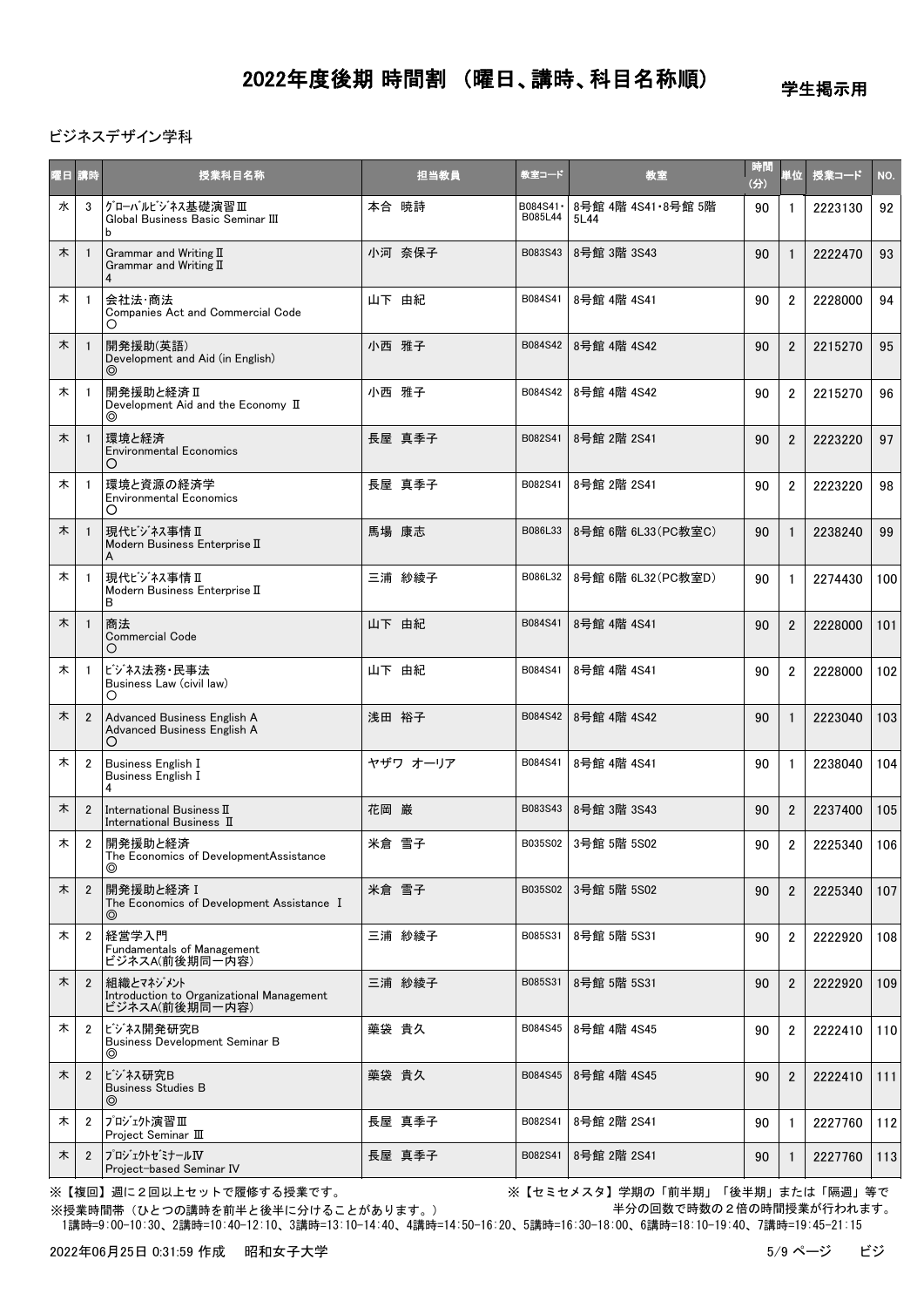学生掲示用

#### ビジネスデザイン学科

| 曜日 講時 |                | 授業科目名称                                                                              | 担当教員        | 教室コード   | 教室                  | 時間<br>(分) | 単位             | 授業コード   | NO. |
|-------|----------------|-------------------------------------------------------------------------------------|-------------|---------|---------------------|-----------|----------------|---------|-----|
| 木     | 3              | <b>Advanced English</b><br><b>Advanced English</b>                                  | 浅田 裕子       | B085S43 | 8号館 5階 5S43         | 90        | $\mathbf{1}$   | 2222770 | 114 |
| 木     | 3              | Grammar and Writing $II$<br>Grammar and Writing II<br>6                             | 小河 奈保子      | B084S42 | 8号館 4階 4S42         | 90        | $\mathbf{1}$   | 2222490 | 115 |
| 木     | 3              | Introduction to Business English II B<br>Introduction to Business English II B<br>5 | ヤザワ オーリア    | B083S43 | 8号館 3階 3S43         | 90        | $\mathbf{1}$   | 2222740 | 116 |
| 木     | 3              | Reading and Discussion II A<br>Reading and Discussion II A                          | ホワイト ジョンポール | B085S01 | 8号館 5階 5S01         | 90        | $\mathbf{1}$   | 2222560 | 117 |
| 木     | 3              | 金融ビジネスのニュートレント<br>New Trend of the Financial Industry                               | 伊勢坊 綾       | B014S33 | 1号館 4階 4S33 (合同講義室) | 90        | $\overline{2}$ | 2237360 | 118 |
| 木     | 3              | パブリック・スピーキング<br>Public Speaking<br>Ő                                                | 小西 雅子       | B084S41 | 8号館 4階 4S41         | 90        | $\overline{2}$ | 2222380 | 119 |
| 木     | 3              | 比較文化論<br>Comparative Culture                                                        | 徐 珉廷        | B033S06 | 3号館 3階 3S06         | 90        | $\overline{2}$ | 2225870 | 120 |
| 木     | 3              | ビジネス開発研究I<br>Business Development Seminar I                                         | 伊勢坊 綾       | B014S33 | 1号館 4階 4S33 (合同講義室) | 90        | $\overline{2}$ | 2237360 | 121 |
| 木     | 3              | ビジネス交渉学<br><b>Business Negotiation</b><br>O                                         | 小西 雅子       | B084S41 | 8号館 4階 4S41         | 90        | $\overline{2}$ | 2222380 | 122 |
| 木     | 3              | プログラミング I<br>Programming I<br>О                                                     | 米川 孝宏       | B086L32 | 8号館 6階 6L32 (PC教室D) | 90        | $\overline{2}$ | 2227650 | 123 |
| 木     | 3              | 論理的思考とプレゼンテーション<br>Logical Thinking and Presentation Skills<br>O                    | 飴善 晶子       | B082S42 | 8号館 2階 2S42         | 90        | $\overline{2}$ | 2223210 | 124 |
| 木     | 4              | Grammar and Writing II<br>Grammar and Writing II                                    | 浅田 裕子       | B085S43 | 8号館 5階 5S43         | 90        | $\mathbf{1}$   | 2222500 | 125 |
| 木     | 4              | Grammar and Writing II<br>Grammar and Writing II<br>3                               | 小河 奈保子      | B084S42 | 8号館 4階 4S42         | 90        | $\mathbf{1}$   | 2222480 | 126 |
| 木     | $\overline{a}$ | Introduction to Business English II B<br>Introduction to Business English II B<br>6 | ヤザワ オーリア    | B083S43 | 8号館 3階 3S43         | 90        | $\mathbf{1}$   | 2222700 | 127 |
| 木     | 4              | Reading and Discussion II A<br>Reading and Discussion II A<br>$\overline{2}$        | ホワイト ジョンポール | B085S01 | 8号館 5階 5S01         | 90        | $\mathbf{1}$   | 2222530 | 128 |
| 木     | $\overline{4}$ | プロジェクト演習 I<br>Project Seminar I                                                     | 飴善 晶子       | B082S42 | 8号館 2階 2S42         | 90        | 1              | 2223290 | 129 |
| 木     | 4              | プロジェクト演習 I<br>Project Seminar I                                                     | 今井 章子       | B084S45 | 8号館 4階 4S45         | 90        | 1              | 2274410 | 130 |
| 木     | $\overline{4}$ | プロジェクト演習Ⅰ<br>Project Seminar I                                                      | 長屋 真季子      | B015S34 | 1号館 5階 5S34         | 90        | 1              | 2223360 | 131 |
| 木     | 4              | プロジェクト演習 I<br>Project Seminar I                                                     | 馬場 康志       | B085S03 | 8号館 5階 5S03         | 90        | 1              | 2223280 | 132 |
| 木     | $\overline{4}$ | プロジェクト演習Ⅰ<br>Project Seminar I                                                      | 本合 暁詩       | B082S36 | 8号館 2階 2S36         | 90        |                | 2223250 | 133 |
| 木     | 4              | プロジェクト演習Ⅰ<br>Project Seminar I                                                      | 三浦 紗綾子      | B082S41 | 8号館 2階 2S41         | 90        | 1              | 2237370 | 134 |
| 木     | $\overline{4}$ | プロジェクト演習 I<br>Project Seminar I                                                     | 藥袋 貴久       | B085S42 | 8号館 5階 5S42         | 90        | $\mathbf{1}$   | 2223260 | 135 |
| 木     | 4              | プロジェクトセミナール Ⅱ<br>Project-based Seminar II                                           | 飴善晶子        | B082S42 | 8号館 2階 2S42         | 90        | 1              | 2223290 | 136 |
| 木     | $\overline{4}$ | プロジェクトセ ミナール Ⅱ<br>Project-based Seminar II                                          | 今井 章子       | B084S45 | 8号館 4階 4S45         | 90        |                | 2274410 | 137 |

※【複回】週に2回以上セットで履修する授業です。 ※【セミセメスタ】学期の「前半期」「後半期」または「隔週」等で 半分の回数で時数の2倍の時間授業が行われます。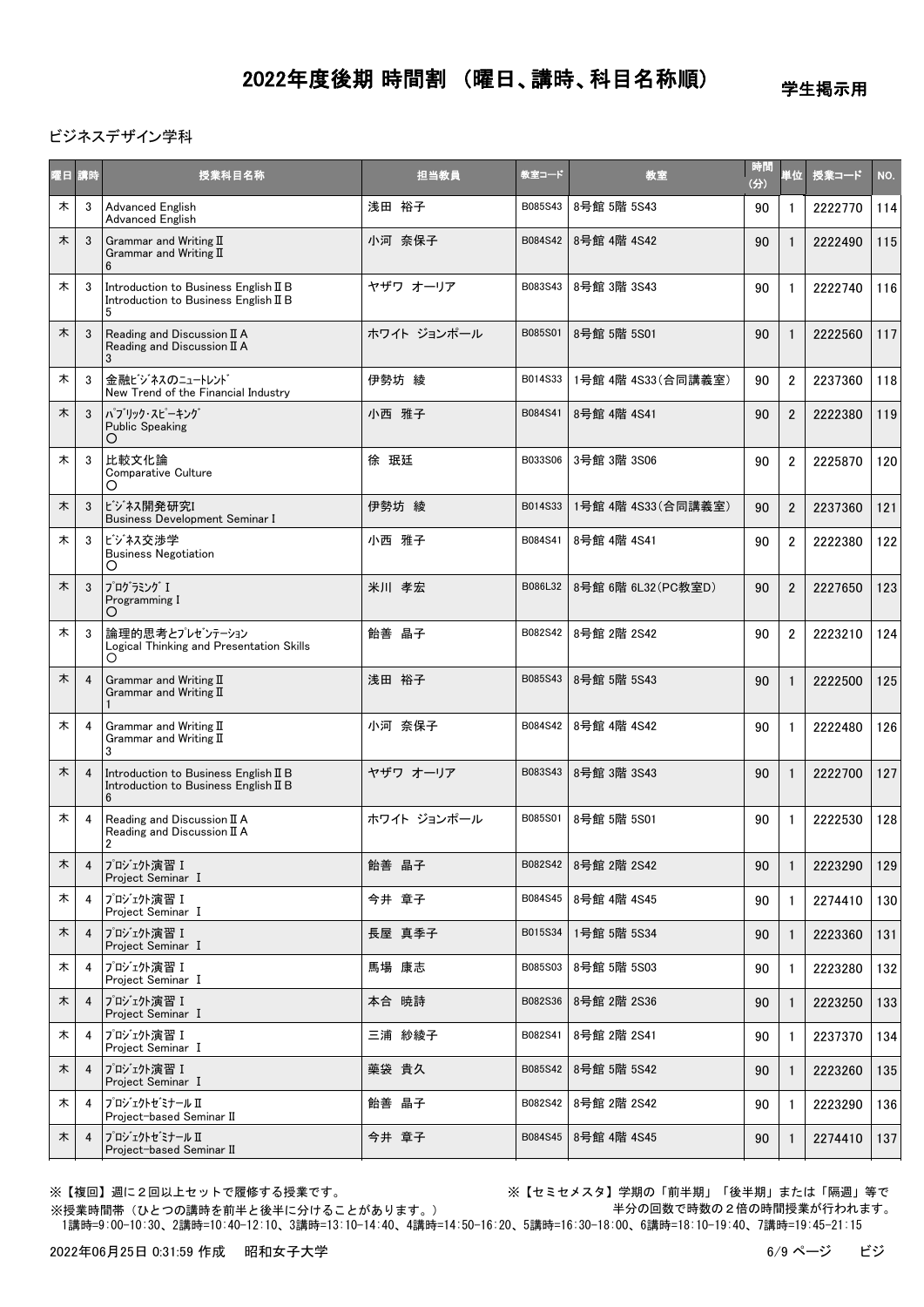学生掲示用

ビジネスデザイン学科

| 曜日 講時 |                 | 授業科目名称                                                                  | 担当教員            | 教室コード   | 教室                  | 時間<br>(3) | 単位             | 授業コード   | NO. |
|-------|-----------------|-------------------------------------------------------------------------|-----------------|---------|---------------------|-----------|----------------|---------|-----|
| 木     | 4               | プロジェクトセミナール Ⅱ<br>Project-based Seminar II                               | 長屋 真季子          | B015S34 | 1号館 5階 5S34         | 90        | $\mathbf{1}$   | 2223360 | 138 |
| 木     | $\overline{4}$  | プロジェクトゼミナール II<br>Project-based Seminar II                              | 馬場 康志           | B085S03 | 8号館 5階 5S03         | 90        | $\mathbf{1}$   | 2223280 | 139 |
| 木     | 4               | プロジェクトセミナール Ⅱ<br>Project-based Seminar II                               | 本合 暁詩           | B082S36 | 8号館 2階 2S36         | 90        | $\mathbf{1}$   | 2223250 | 140 |
| 木     | $\overline{4}$  | プロジェクトセ ミナール Ⅱ<br>Project-based Seminar II                              | 三浦 紗綾子          | B082S41 | 8号館 2階 2S41         | 90        | $\mathbf{1}$   | 2237370 | 141 |
| 木     | 4               | プロジェクトセ゛ミナール Ⅱ<br>Project-based Seminar II                              | 藥袋 貴久           | B085S42 | 8号館 5階 5S42         | 90        | $\mathbf{1}$   | 2223260 | 142 |
| 木     | 5               | Reading and Discussion II A<br>Reading and Discussion II A<br>6         | ホワイト ジョンポール     | B085S01 | 8号館 5階 5S01         | 90        | $\mathbf{1}$   | 2222550 | 143 |
| 木     | 5               | 国際·地域研究A<br>Seminar in International and Regional Studies A<br>$\bf(4)$ | 李守<br>【複回】火5 李守 | B033S06 | 3号館 3階 3S06         | 90        | 4              | 2237820 | 144 |
| 木     | 5               | プロジェクト演習Ⅲ<br>Project Seminar III                                        | 飴善晶子            | B082S42 | 8号館 2階 2S42         | 90        | $\mathbf{1}$   | 2223440 | 145 |
| 木     | 5               | プロジェクト演習Ⅲ<br>Project Seminar III                                        | 今井 章子           | B084S45 | 8号館 4階 4S45         | 90        | $\mathbf{1}$   | 2223380 | 146 |
| 木     | 5               | プロジェクト演習Ⅲ<br>Project Seminar III                                        | 馬場 康志           | B084S42 | 8号館 4階 4S42         | 90        | $\mathbf{1}$   | 2274420 | 147 |
| 木     | 5               | プロジェクト演習Ⅲ<br>Project Seminar III                                        | 飛田 史和           | B083S43 | 8号館 3階 3S43         | 90        | 1              | 2237390 | 148 |
| 木     | 5               | プロジェクト演習Ⅲ<br>Project Seminar III                                        | 三浦 紗綾子          | B082S41 | 8号館 2階 2S41         | 90        | $\mathbf{1}$   | 2272020 | 149 |
| 木     | 5               | プロジェクト演習Ⅲ<br>Project Seminar III                                        | 藥袋 貴久           | B085S42 | 8号館 5階 5S42         | 90        | $\mathbf{1}$   | 2223400 | 150 |
| 木     | 5               | プロジェクトセミナールIV<br>Project-based Seminar IV                               | 飴善晶子            | B082S42 | 8号館 2階 2S42         | 90        | 1              | 2223440 | 151 |
| 木     | 5               | プロジェクトセミナールIV<br>Project-based Seminar IV                               | 今井 章子           | B084S45 | 8号館 4階 4S45         | 90        | $\mathbf{1}$   | 2223380 | 152 |
| 木     | 5               | プロジェクトセミナールIV<br>Project-based Seminar IV                               | 馬場 康志           | B084S42 | 8号館 4階 4S42         | 90        | $\mathbf{1}$   | 2274420 | 153 |
| 木     | 5               | プロジェクトセミナールIV<br>Project-based Seminar IV                               | 飛田 史和           | B083S43 | 8号館 3階 3S43         | 90        | 1              | 2237390 | 154 |
| 木     | $5\overline{5}$ | プロジェクトゼミナールIV<br>Project-based Seminar IV                               | 三浦 紗綾子          | B082S41 | 8号館 2階 2S41         | 90        | $\mathbf{1}$   | 2272020 | 155 |
| 木     | 5               | プロジェクトゼミナールⅣ<br>Project-based Seminar IV                                | 藥袋 貴久           |         | B085S42 8号館 5階 5S42 | 90        | $\mathbf{1}$   | 2223400 | 156 |
| 金     |                 | <b>Economic Policy</b><br><b>Economic Policy</b><br>$\circledcirc$      | 八代 尚宏           | B085L44 | 8号館 5階 5L44         | 90        | $\overline{2}$ | 2223480 | 157 |
| 金     | -1              | 経済政策論<br>Economic Policy                                                | 八代 尚宏           | B085L44 | 8号館 5階 5L44         | 90        | 2              | 2223480 | 158 |
| 金     | $\overline{2}$  | Academic Writing I<br>Academic Writing I                                | ヤザワ オーリア        | B084S41 | 8号館 4階 4S41         | 90        | $\mathbf{1}$   | 2227660 | 159 |
| 金     | $\overline{2}$  | Business English III<br>Business English III                            | 浅田 裕子           | B082S42 | 8号館 2階 2S42         | 90        | $\mathbf{1}$   | 2272600 | 160 |
| 金     | $\overline{2}$  | <b>Business English I</b><br><b>Business English I</b><br>5             | キャンベル アラーナ      | B083S43 | 8号館 3階 3S43         | 90        | $\mathbf{1}$   | 2238050 | 161 |
| 金     | $\overline{2}$  | 世界の経済事情<br><b>World Economic Affairs</b><br>$\alpha$ (前後期同一内容)          | 今井 章子           | B085L44 | 8号館 5階 5L44         | 90        | $\overline{2}$ | 2223490 | 162 |

※【複回】週に2回以上セットで履修する授業です。 ※【セミセメスタ】学期の「前半期」「後半期」または「隔週」等で 半分の回数で時数の2倍の時間授業が行われます。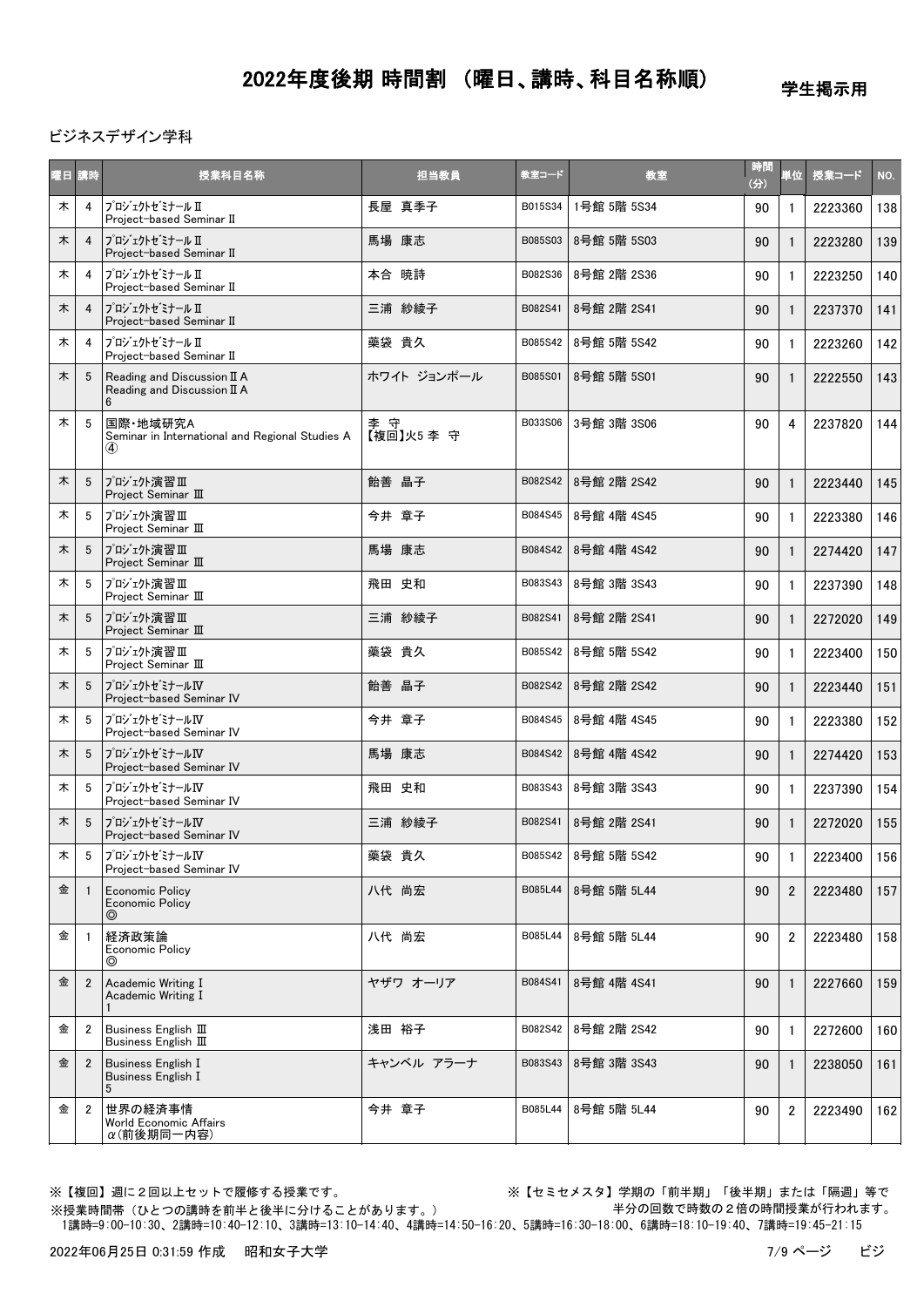学生掲示用

ビジネスデザイン学科

| 曜日 講時 |                | 授業科目名称                                                                                           | 担当教員       | 教室コード   | 教室                        | 時間<br>(3) | 単位             | 授業コード   | NO. |
|-------|----------------|--------------------------------------------------------------------------------------------------|------------|---------|---------------------------|-----------|----------------|---------|-----|
| 金     | $\overline{2}$ | 国際情勢入門<br><b>Fundamentals of International Affairs</b><br>α(前後期同一内容)                             | 今井 章子      | B085L44 | 8号館 5階 5L44               | 90        | $\overline{2}$ | 2223490 | 163 |
| 金     | $\overline{2}$ | マーケティング入門<br>Fundamentals of Marketing<br>$\beta$ (前後期同一内容)                                      | 藥袋 貴久      | B102S01 | 10号館 2階 2S01              | 90        | $\overline{2}$ | 2222440 | 164 |
| 金     | $\overline{2}$ | マーケティング論<br>Introduction to Marketing<br>$\beta$ (前後期同一内容)                                       | 藥袋 貴久      | B102S01 | 10号館 2階 2S01              | 90        | $\overline{2}$ | 2222440 | 165 |
| 金     | 3              | Grammar and Writing II<br>Grammar and Writing II<br>5                                            | 赤堀 志子      | B084S42 | 8号館 4階 4S42               | 90        | $\mathbf{1}$   | 2222450 | 166 |
| 金     | 3              | Introduction to Business English II A<br>Introduction to Business English II A<br>$\overline{2}$ | ヤザワ オーリア   | B082S41 | 8号館 2階 2S41               | 90        | $\mathbf{1}$   | 2222630 | 167 |
| 金     | 3              | Introduction to Business English II B<br>Introduction to Business English II B<br>3              | キャンベル アラーナ | B084S41 | 8号館 4階 4S41               | 90        | $\mathbf{1}$   | 2222720 | 168 |
| 金     | 3              | Reading and Discussion II B<br>Reading and Discussion II B                                       | 斉藤 早智子     | B084S45 | 8号館 4階 4S45               | 90        | $\mathbf{1}$   | 2222620 | 169 |
| 金     | 3              | Reading and Discussion II B<br>Reading and Discussion II B<br>4                                  | 宮島 瑞穂      | B083S43 | 8号館 3階 3S43               | 90        | $\mathbf{1}$   | 2222580 | 170 |
| 金     | 3              | Sustainability and Business<br>Sustainability and Business<br>◎                                  | 今井 章子      | B082S42 | 8号館 2階 2S42               | 90        | $\overline{2}$ | 2223385 | 171 |
| 金     | 3              | 国際経済論<br><b>International Economics</b>                                                          | 飛田 史和      | B086L01 | 8号館 6階 6L01 (オーロラホー<br>ル) | 90        | $\overline{2}$ | 2223540 | 172 |
| 金     | 3              | 持続可能性と社会ビジネス<br>Sustainability and Social Business<br>$\circledcirc$                             | 今井 章子      | B082S42 | 8号館 2階 2S42               | 90        | $\overline{2}$ | 2223385 | 173 |
| 金     | 3              | ビジネス戦略論<br><b>Strategic Marketing</b><br>Ő                                                       | 藥袋 貴久      | B085L44 | 8号館 5階 5L44               | 90        | $\overline{c}$ | 2223500 | 174 |
| 金     | 3              | マーケティング戦略と市場創造<br>Marketing Strategy and Market Creation<br>Ő                                    | 藥袋 貴久      | B085L44 | 8号館 5階 5L44               | 90        | $\overline{2}$ | 2223500 | 175 |
| 金     | 4              | Academic Writing $III$<br>Academic Writing III                                                   | ヤザワ オーリア   | B082S41 | 8号館 2階 2S41               | 90        | $\mathbf{1}$   | 2272610 | 176 |
| 金     |                | Academic Writing I<br>Academic Writing I<br>5                                                    | 斉藤 早智子     | B084S45 | 8号館 4階 4S45               | 90        |                | 2227700 | 177 |
| 金     | 4              | Academic Writing I<br>Academic Writing I<br>3                                                    | 宮島 瑞穂      | B083S43 | 8号館 3階 3S43               | 90        | 1              | 2227680 | 178 |
| 金     | 4              | Introduction to Business English II B<br>Introduction to Business English II B<br>4              | ブッシュ ブライアン | B035S01 | 3号館 5階 5S01               | 90        | $\mathbf{1}$   | 2222730 | 179 |
| 金     | 4              | Introduction to Business English II B<br>Introduction to Business English II B                   | メイソン サイモン  | B034S06 | 3号館 4階 4S06               | 90        | $\mathbf{1}$   | 2222710 | 180 |
| 金     | $\overline{4}$ | グローバルビジネス特論D<br>Global Business Special Lecture D<br>O                                           | 三好 祐輔      | B084S42 | 8号館 4階 4S42               | 90        | 2              | 2223010 | 181 |
| 金     | 4              | 女性のための組織行動論<br>Organizational Behavior and Gender                                                | 小森 亜紀子     | B086L41 | 8号館 6階 6L41 (コスモスホー<br>ル) | 90        | $\overline{2}$ | 2223560 | 182 |
| 金     | $\overline{4}$ | ベンチャー企業の戦略<br>Venture Corporation Strategy<br>O                                                  | 三好 祐輔      | B084S42 | 8号館 4階 4S42               | 90        | $\overline{2}$ | 2223010 | 183 |
| 金     | -5             | Business Affairs in English<br>Business Affairs in English<br>◎                                  | 太田 行信      | B084S41 | 8号館 4階 4S41               | 90        | 2              | 2223510 | 184 |

※【複回】週に2回以上セットで履修する授業です。 ※【セミセメスタ】学期の「前半期」「後半期」または「隔週」等で 半分の回数で時数の2倍の時間授業が行われます。